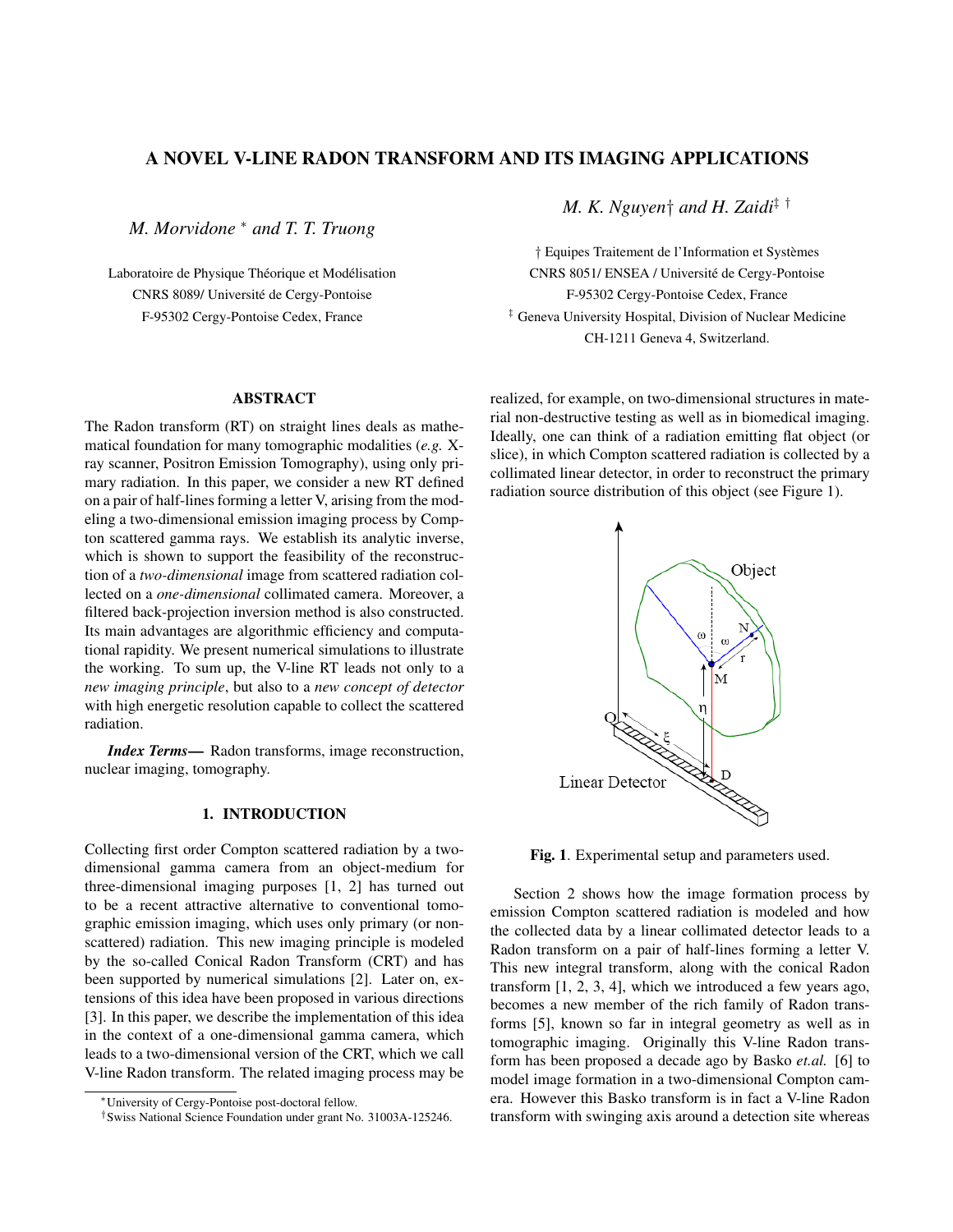the one considered here has a fixed axis direction. We give its properties, work out its kernel and its adjoint transform. In particular we establish its inverse under its analytical form and its corresponding filtered back-projection form. This last form has the advantage of reconstructing the image by fast algorithms. In section 3, we present numerical simulations on image reconstruction including a thyroid phantom to support the feasibility of this imaging process and present related comments. The paper ends with a short conclusion on the obtained results and opens some future research perspectives.

## 2. THE V-LINE RADON TRANSFORMATION

### 2.1. Image formation and the V-line Radon transform

Consider a 2D-object containing a non-uniform radioactivity source distribution, which is represented by a nonnegative continuous function  $f(x, y)$  with bounded support in  $\{\mathbb{R}^2 | y > 0\}$ . A collimated linear detector is set parallel to the plane of the object. It collects only outgoing radiation from the object which is parallel to the direction of the collimator holes (see Figure 1).

If the detector is set to absorb gamma photons at energies below the energy of primary photons emitted by the object, the photons have undergone a Compton scattering at a site M in the bulk of the object under a scattering angle  $\omega$ . We assume that higher order scattering is neglected since it occurs with a much smaller probability.

The photon flux density at a detecting site  **is due to the** sum of the contribution of all emitting object point sources located on two half-lines starting at a site M and making an angle  $\omega$  with the collimator axis direction, for all possible M along the axis of the collimator at D.

Let  $f(x, y)$  be an activity density function (object function),  $f(\xi, \omega)$  the measured photon flux density at D under a scattering angle  $\omega$ . Computing the photon flux density with the two-dimensional photometric law in the absence of radiation attenuation and for constant electronic density  $n_e$ , we can express  $\widehat{f}(\xi, \omega)$  as

$$
\widehat{f}(\xi,\omega) = K(\omega) \int_0^\infty \frac{d\eta}{\eta} \, T \mathbb{V} \, f(\xi,\eta,\omega),\tag{1}
$$

where  $K(\omega) = n_e P(\omega)$ ,  $P(\omega)$  differential Compton scattering cross-section (Klein-Nishina formula [7, 8]), and

$$
T \nabla f(\xi, \eta, \omega) = \int_0^\infty \frac{dr}{r}
$$
  

$$
[f(\xi + r \sin \omega, \eta + r \cos \omega) + f(\xi - r \sin \omega, \eta + r \cos \omega)].
$$
  
(2)

In the last integral,  $f(x, y)$  is integrated on a discontinuous line having the form of a V-line with symmetry axis parallel to a fixed direction. Thus image formation by Compton scattered radiation in two dimensions leads to a new concept of Radon transform on a V-line.

### 2.2. Definition

We examine a simplified case of V-line Radon transform, for which  $\eta = 0$ . This transform in fact models the imaging process of a collimated one-dimensional Compton camera. Primary radiation emitted from the object bulk is scattered by a linear scattering detector, which lies along the  $Ox$ -axis of a cartesian coordinate system and collected later by a second absorbing detector along the vertical direction. This is of course an *ideal* hypothetic research camera, for which the V-line Radon transform describes the imaging process.

The TV transform of an activity density function  $f(x, y)$ , defined as the integral of this function along a V-line, each branch of which making an angle  $\omega$  with the vertical direction, gives the detected photon flux density

$$
T\mathbb{V}f(\xi,\omega) = \int_0^\infty \frac{dr}{r}
$$

 $[f(\xi + r\sin\omega, r\cos\omega) + f(\xi - r\sin\omega, r\cos\omega)],$  (3)

for  $\xi \in \mathbb{R}$  and  $0 \leq \omega < \pi/2$ . For ease of notation we set  $T\mathbb{V}f(\xi,\omega) = g(\xi,\omega)$  and observe that, because of the assumption on the support of  $f$ , the integral of eq. (3) is welldefined.  $\xi$  gives the position of the vertex on the  $Ox$  axis. The factor  $1/r$  in the integrand accounts for the photometric law of photon propagation in two dimensions. From now on, we shall absorb  $K(\omega)$  in the definition of f to keep the writing simple. Under the change of variables  $t = \tan \omega$  and  $z = r \cos \omega$ , equation (3) reads

$$
g(\xi, \omega) = G(\xi, t) = \int_0^\infty \frac{dz}{z} [f(\xi + tz, z) + f(\xi - tz, z)].
$$
\n(4)

It is also useful to rewrite it as an integral transform, *i.e.*

$$
g(\xi,\omega) = \int_{\mathbb{R}\times\mathbb{R}^+} dx\,dy\,k(x,y;\xi,\omega)\,f(x,y),\qquad(5)
$$

with the kernel

$$
k(x, y; \xi, \omega) = \frac{\cos \omega}{y} \delta(\cos \omega |x - \xi| - y \sin \omega).
$$

# 2.3. The inverse transform  $T\mathbb{V}^{-1}$

The inverse transform  $T\mathbb{V}^{-1}$  can be worked out using Fourier transforms  $\tilde{f}(q, y)$  (resp.  $\tilde{g}(q, \omega)$ ) with respect to the variable x (resp.  $\xi$ ) in  $f(x, y)$  (resp.  $g(\xi, \omega)$ )), *i.e.* 

$$
g(\xi,\omega) = \int_{-\infty}^{\infty} dq \, \widetilde{g}(q,\omega) \, \exp(2i\pi q \xi), \tag{6}
$$

and

$$
f(x,y) = \int_{-\infty}^{\infty} dq \, \tilde{f}(q,y) \, \exp(2i\pi qx). \tag{7}
$$

Then equation (3) becomes

$$
\widetilde{g}(q,\omega) = \int_0^\infty \frac{dr}{r} \,\widetilde{f}(q, r\cos\omega) \, 2\cos\left(2\pi q r \sin\omega\right). \tag{8}
$$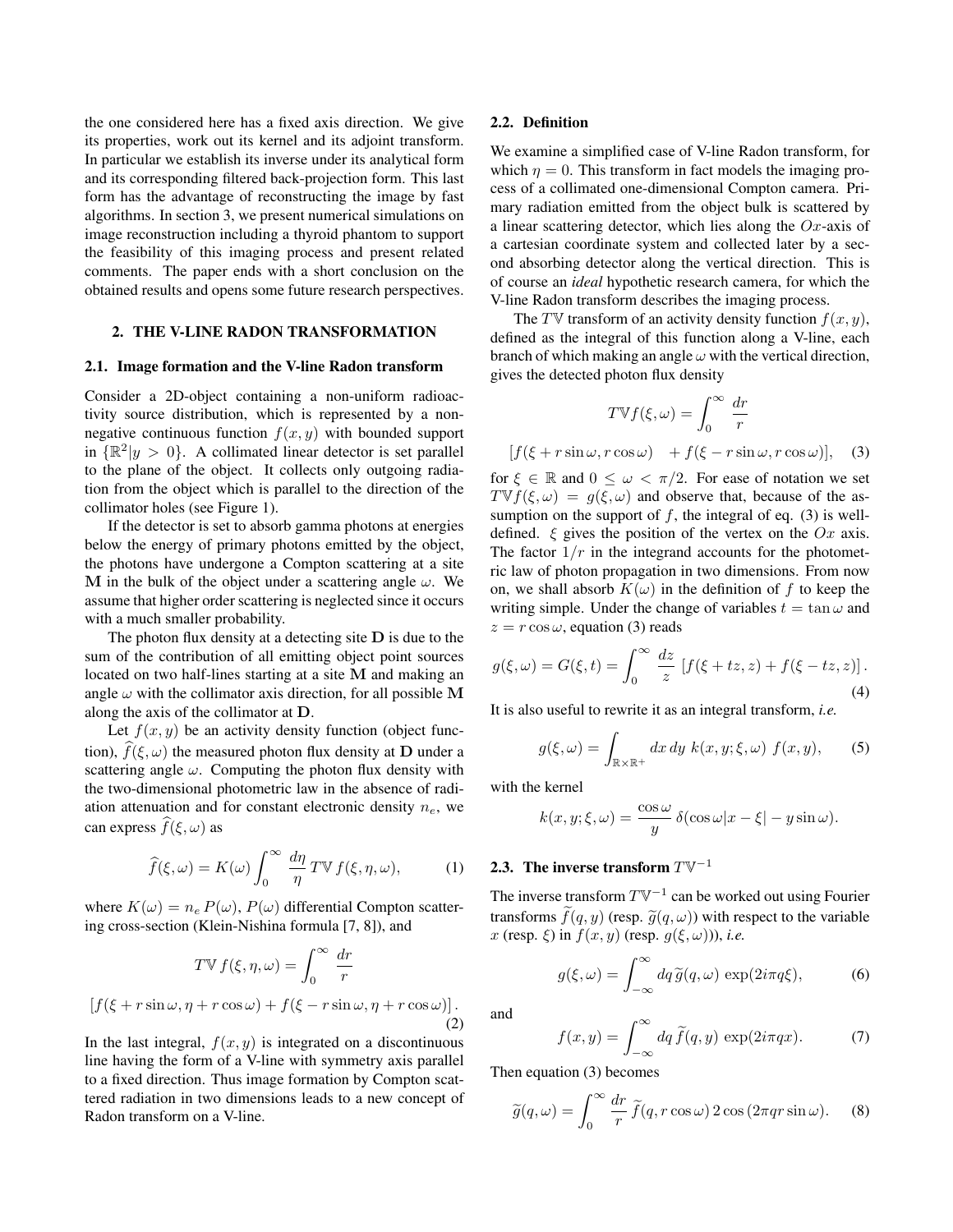Upon change to variables z and t, and defining  $\widetilde{G}(q, t) =$  $\widetilde{g}(q,\omega)$  with  $\widetilde{F}(q,z) = \widetilde{f}(q,z)/z$  one finds that

$$
\widetilde{G}(q,t) = \int_0^\infty dz \ \widetilde{F}(q,z) \ 2\cos(2\pi qzt), \tag{9}
$$

which is the cosine-Fourier transform. Thus we can write down the inverse formula immediately

$$
\widetilde{F}(q,z) = 2|q| \int_0^\infty dt \, \cos(2\pi q t z) \, \widetilde{G}(q,t). \tag{10}
$$

The inverse transform may be written as an integral transform with the inverse kernel

$$
k^{-1}(x, z | \xi, t) = -\frac{z}{2\pi^2} \left[ \frac{1}{(x - \xi + zt)^2} + \frac{1}{(x - \xi - zt)^2} \right].
$$
\n(11)

As it stands, this kernel is to be understood as a generalized function, or distribution and the corresponding integral should be taken as a Cauchy principal value.

#### 2.4. Filtered back-projection inversion method (FBP-IM)

In this section we establish another formulation of the inversion procedure which lends itself more advantageous to algorithmic implementation. We call it *filtered back-projection* (FBP), due to its similarity to the one of standard Radon transform, but the novelty is that the FBP is carried on the V-lines but not on the straight lines. In the Radon transform the FBP is an exact inversion formula obtained by combining the action of the ramp filter and the back-projection operation of the Radon transform. In this section, we will demonstrate that the  $T<sup>W</sup>$  transform may be inverted essentially in the same way, the ramp filter and the back-projection operator associated to the  $T\mathbb{V}$  operator playing an analogous role.

Technically the back-projection principle consists in assigning the value  $g(\xi, \omega)$  to every point on the "projection" V-line, which has given rise to this value, and then to sum over all contributions for every V-line "projection". More precisely, we can say that the back-projection at angle  $\omega$  in  $(x, y)$  is the sum of projections at angle  $\omega$  at the points  $\xi_1 =$  $x + y \tan \omega$  and  $\xi_2 = x - y \tan \omega$ , where  $(x, y)$  is projected:

$$
R_{\omega}(x, y) = g(x + y \tan \omega, \omega) + g(x - y \tan \omega, \omega).
$$
 (12)

The back-projection of every projection defines the backprojection operator  $T\mathbb{V}^{\#}$  which is obtained by summing over every angle  $\omega$  the expressions given in equation (12). Here a y-factor appears because of the measure  $dr/r$  in the definition of the projections (3).

Now the action of the ramp filter operator  $\Lambda$  over a function  $f(x, y)$  in the first variable is defined in the Fourier domain by

$$
\widetilde{\Lambda f}(q, y) = |q|\widetilde{f}(q, y), \qquad (13)
$$

where the Fourier transform is taken on the first variable  $x$ . From equation (10) we have

$$
f(x,y) = y \int_0^\infty dt \left[ (\Lambda g)(x+ty,t) + (\Lambda g)(x-ty,t) \right].
$$
\n(14)

In terms of the angle  $\omega$ , the inversion formula reads now

$$
\frac{f(x,y)}{y} = \int_0^{\pi/2} \frac{d\omega}{\cos 2\omega}
$$

$$
[(\Lambda g)(x + y \tan \omega, \omega) + (\Lambda g)(x - y \tan \omega, \omega)].
$$
(15)

Setting  $\mathcal{M}_{\omega} = g(\xi, \omega) / \cos 2\omega$  and knowing that

$$
T\mathbb{V}^{\#}g(x,y) = \frac{1}{y} \int_0^{\pi/2} d\omega
$$
  
[g(x + y \tan \omega, \omega) + g(x - y \tan \omega, \omega)], (16)

we finally recover the original density  $f(x, y)$  by a filteredback projection as  $f(x, y) = y2 (T \nabla^{\#} \mathcal{M}_{\omega} \Lambda T \nabla f)(x, y)$ .

# 3. NUMERICAL SIMULATIONS

We present now the results of numerical simulations. The original image (Fig. 2) of size  $512 \times 512$  of length units is a thyroid phantom with small nodules. Fig. 3 shows the TV transform of a thyroid phantom with angular sampling rate  $d\omega = 0.005$  rad and 314 projections  $(\pi/2/0.005 = 314)$ which are the images of Compton scattered radiation on the camera in terms of the distance  $\xi$  and the scattering angle  $\omega$ . The reconstruction using FBP is given in Fig. 4. The artifacts are due to the limited number of projections. Moreover, back-projection on V-lines generates more artifacts than back-projection on straight lines, because of more spurious line intersections. A choice of a smaller  $d\omega$  would improve image quality. Despite these limitations, the small structures in the object are clearly reconstructed. This result illustrates undoubtedly the feasibility of the new imaging modality, for which the main advantage resides in the use of a *one-dimensio- nal non-moving* Compton camera for *two-dimensional* image processing.

# 4. CONCLUSION

In this paper, a new class of Radon transform defined on a discontinuous line, having the shape of a V letter is presented. We construct its analytic inverse transform as well as the corresponding filtered back-projection inversion method. They allow two-dimensional image reconstruction from scattered radiation collected by a one-dimensional collimated camera. We have also performed numerical simulations to prove its practical viability. The obtained results provide a stimuli for tackling the case of the swinging V-line Radon transform, for a two-dimensional Compton camera imaging, as proposed by